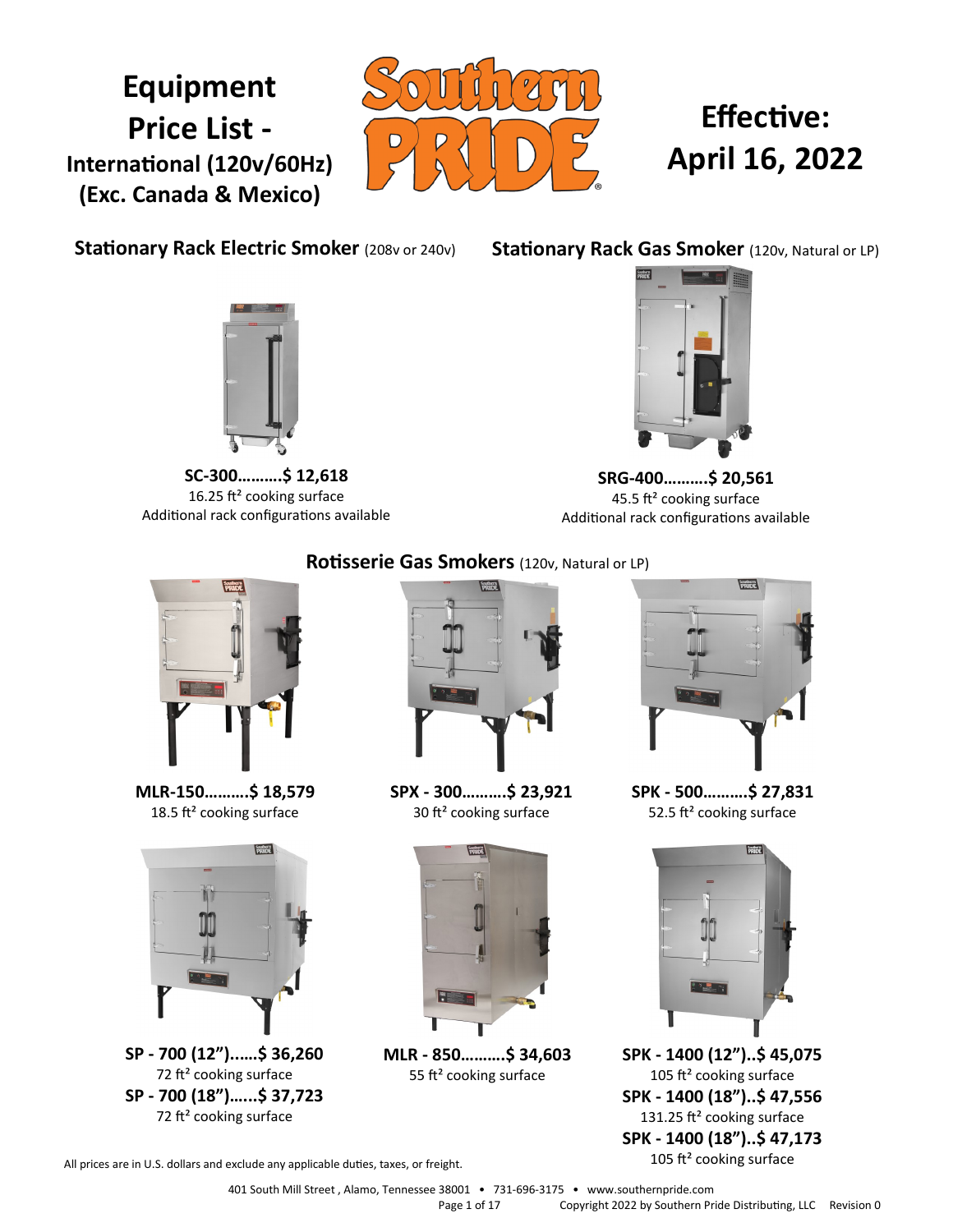For more information on Southern Pride smokers, including specification sheets and Owner's Manuals, visit: [www.southernpride.com](http://www.southernpride.com)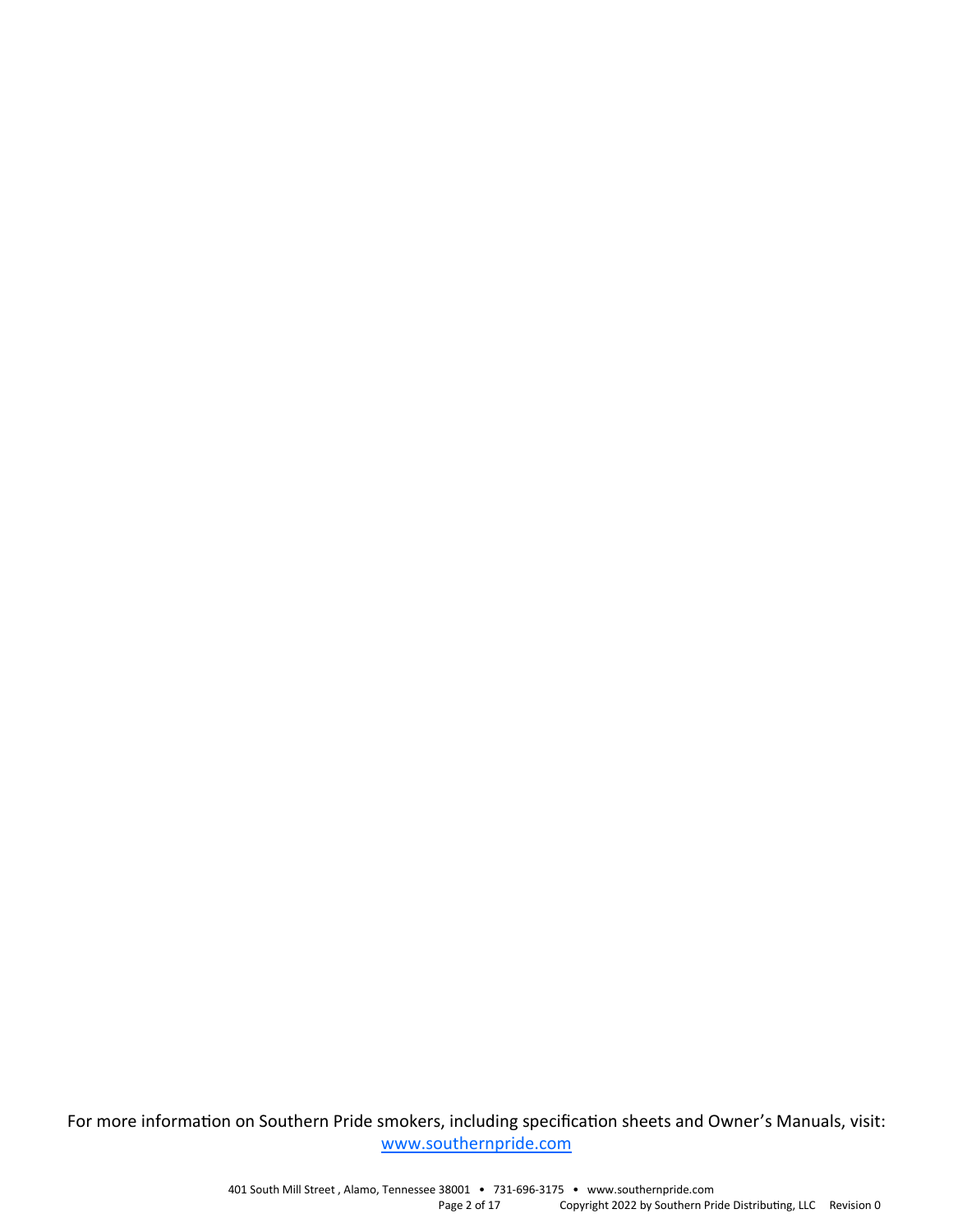## **Model: SC-300**

### **208 volt AC, 60 hertz, 1-phase or 240 volt AC, 60 hertz, 1-phase**

#### **ON THE PURCHASE ORDER THE VOLTAGE (208 OR 240) MUST BE SPECIFIED.**

### **SC-300** Stainless Steel Interior and Exterior Stationary Rack Electric Smoker...........**\$ 12,618**

#### **STANDARD FEATURES:**

- Control Programmable digital cook and hold control (80° to 325°F)(27° to 163°C)
- Rack slides (20) rack slides, 1 1/2" (38mm) spacing
- Product racks (5) 18" x 26" (457 x 660mm) nickel chrome plated
- Heat source (2) 2,250 watt main heating elements
- Dual woodchip boxes

| <b>OPTIONAL FEATURES (Price based on purchase with smoker):</b>                                              |     |
|--------------------------------------------------------------------------------------------------------------|-----|
|                                                                                                              | 263 |
|                                                                                                              | 512 |
|                                                                                                              | 591 |
| Stainless steel product rack upgrade, (5) 18" x 26" (457 x 660mm) (substitution of standard chrome racks) \$ | 284 |
| $-OR-$                                                                                                       |     |
|                                                                                                              | 438 |
| $-OR-$                                                                                                       |     |
|                                                                                                              |     |
| ACCESSORIES (See Gas Smoker Accessories, page 11, for accessory descriptions):                               |     |
|                                                                                                              | 430 |
| <b>ADDITIONAL PRODUCT RACKS (price each):</b>                                                                |     |
|                                                                                                              | 37  |
|                                                                                                              | 93  |
|                                                                                                              | 124 |
|                                                                                                              | 241 |
| SHIPPING (responsibility of the purchaser):                                                                  |     |
| Crated shipping weight (base model) - 450 lbs. (204kg)                                                       |     |
| Crated dimensions (base model) - 27"L x 37"W x 67"H (686 x 940 x 1702mm)                                     |     |
|                                                                                                              | 502 |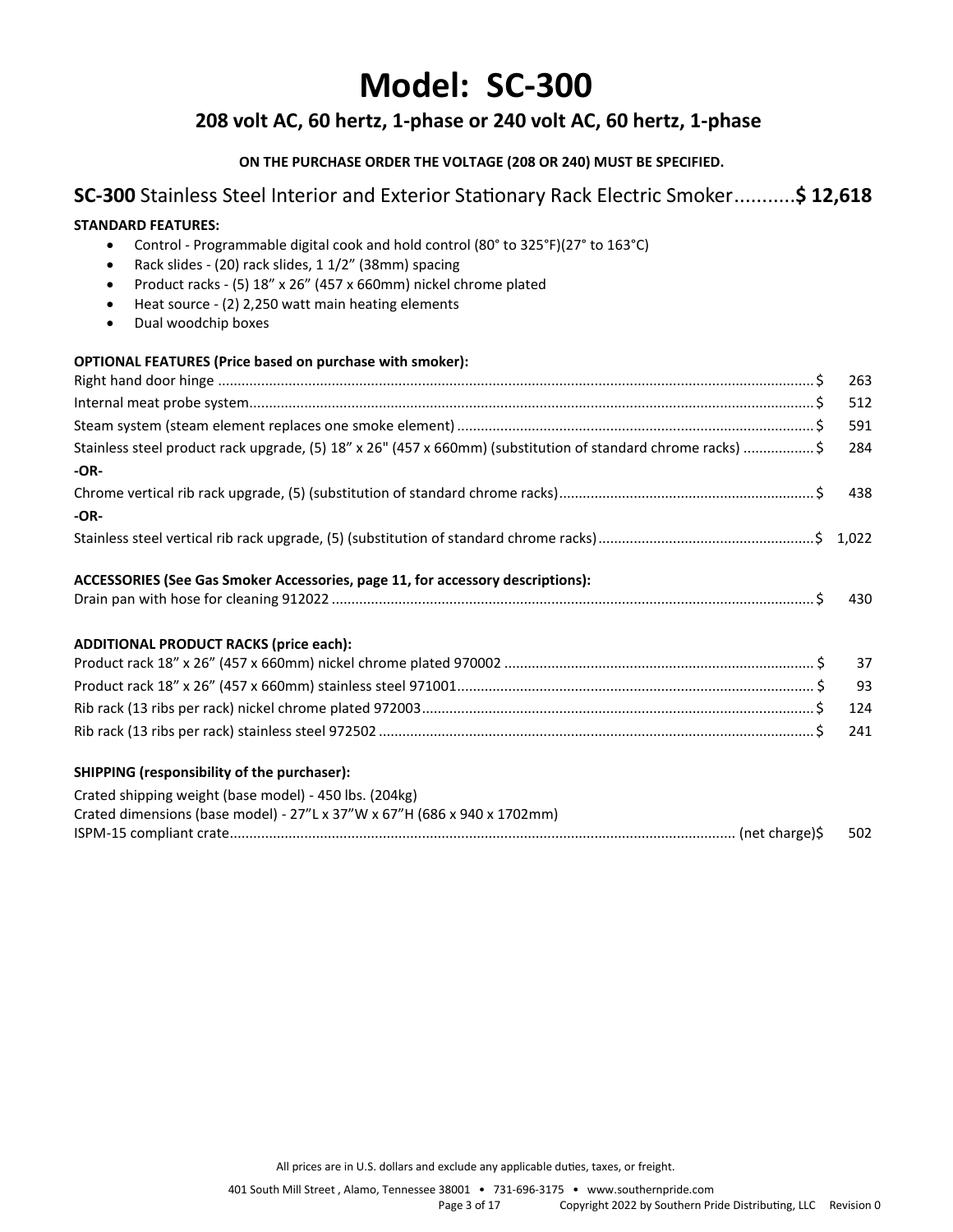## **Model: SRG-400**

### **120 volt AC, 60 hertz, 1-phase**

#### **ON THE PURCHASE ORDER THE GAS TYPE (NATURAL OR LP) MUST BE SPECIFIED.**

### **SRG-400** Stainless Steel Interior and Exterior Stationary Rack Gas Smoker..............**\$ 20,561**

## **STANDARD FEATURES:**  • Control - Programmable digital cook and hold control with preset menu selection (140° to 325°F)(60° to 163°C) • Rack slides - (27) rack slides, 1 1/2" (38mm) spacing • Product racks - (14) 18" x 26" (457 x 660mm) nickel chrome plated • Heat source - 65,000 BTU (19KW) burner with electronic pilot **OPTIONAL FEATURES (Price based on purchase with smoker):** Glass product display door upgrade ................................................................................................................................... \$ 559 Trailer mount legs (required for trailer mounting to customer supplied trailer) ............................................................... \$ 340 Stainless steel product rack upgrade, (14) 18" x 26"(457 x 660mm)(substitution of standard chrome racks).................. \$ 794 **-OR-** (7) nickel chrome vertical rib racks (substitution of standard chrome racks) .................................................................... \$ 356 **-OR-** (7) stainless steel vertical rib racks (substitution of standard chrome racks).....................................................................\$ 1,175 **ACCESSORIES (See Gas Smoker Accessories, page 11, for accessory descriptions):** Drain pan with hose for cleaning 912022 ........................................................................................................................... \$ 430 **ADDITIONAL PRODUCT RACKS (price each):** Product rack 18" x 26" (457 x 660mm) nickel chrome plated 970002 ................................................................................ \$ 37 Product rack 18" x 26" (457 x 660mm) stainless steel 971001............................................................................................ \$ 93 Rib rack (13 ribs per rack) nickel chrome plated 972003.....................................................................................................\$ 124 Rib rack (13 ribs per rack) stainless steel 972502 ................................................................................................................\$ 241 **SHIPPING (responsibility of the purchaser):** Crated shipping weight (base model) - 1,400 lbs (635kg) Crated dimensions - 57"L x 48"W x 87"H (1448 x 1219 x 2210mm) ISPM-15 compliant crate................................................................................................................................. (net charge)\$ 1,039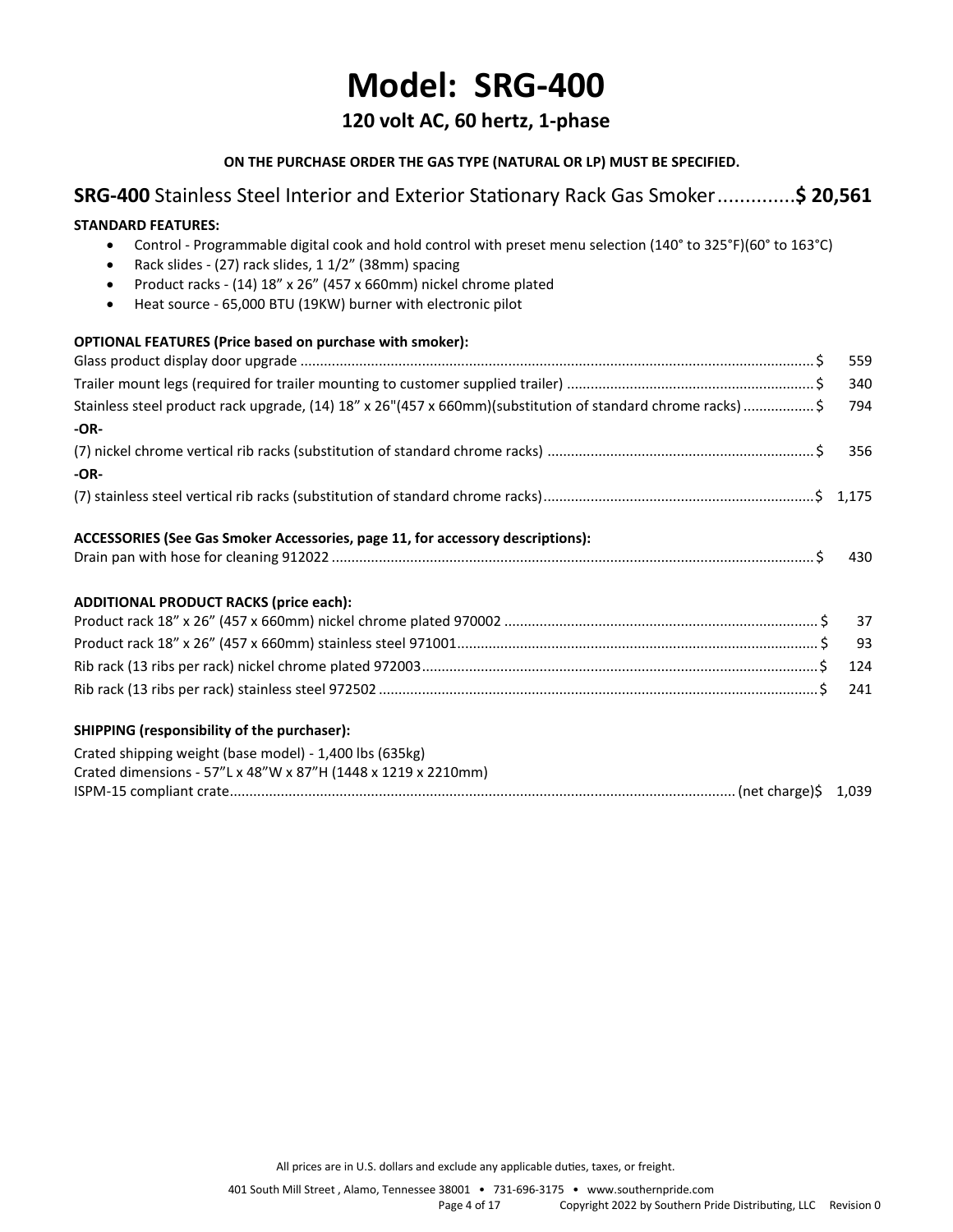## **Model: MLR-150**

### **120 volt AC, 60 hertz, 1-phase**

#### **ON THE PURCHASE ORDER THE GAS TYPE (NATURAL OR LP) AND FLUE LOCATION (FRONT OR REAR) MUST BE SPECIFIED.**

## **MLR-150** Stainless Steel Interior and Exterior Rotisserie Gas Smoker......................**\$ 18,579**

#### **STANDARD FEATURES:**

- Control Digital thermostat (allows for cook temperature selection only, 140° to 325°F (60° to 163°C))
- Rack hangers (4) 3-tier, 2 1/2" (64mm) spacing, hanger assemblies
- Product racks (12) 10" x 22" (254 x 559mm) nickel chrome plated
- Heat source 65,000 BTU (19KW) burner with electronic pilot

#### **OPTIONAL FEATURES (Price based on purchase with smoker):**

| Mirror image (left side - firebox and drain; right side - drive system and service bay, product loading door hinges) \$ 873 |  |
|-----------------------------------------------------------------------------------------------------------------------------|--|
|                                                                                                                             |  |
|                                                                                                                             |  |
|                                                                                                                             |  |
| Stainless steel product rack upgrade, (12) 10" x 22"(254 x 559mm)(substitution of standard chrome racks) \$ 440             |  |

#### **ACCESSORIES (See Gas Smoker Accessories, page 11, for accessory descriptions):**

#### **ADDITIONAL PRODUCT RACKS (price each):**

|                                                                                                                     | - 34 |
|---------------------------------------------------------------------------------------------------------------------|------|
|                                                                                                                     | - 71 |
| Modular stainless steel rib rack (holds 4 slabs vertically, or inverts to hold 1 ham) (smoker can hold 8) 972512 \$ | - 50 |

#### **SHIPPING (responsibility of the purchaser):**

| Crated shipping weight (base model) - 1,200 lbs (544kg)       |  |
|---------------------------------------------------------------|--|
| Crated dimensions - 85"L x 60"W x 82"H (2159 x 1524 x 2083mm) |  |
|                                                               |  |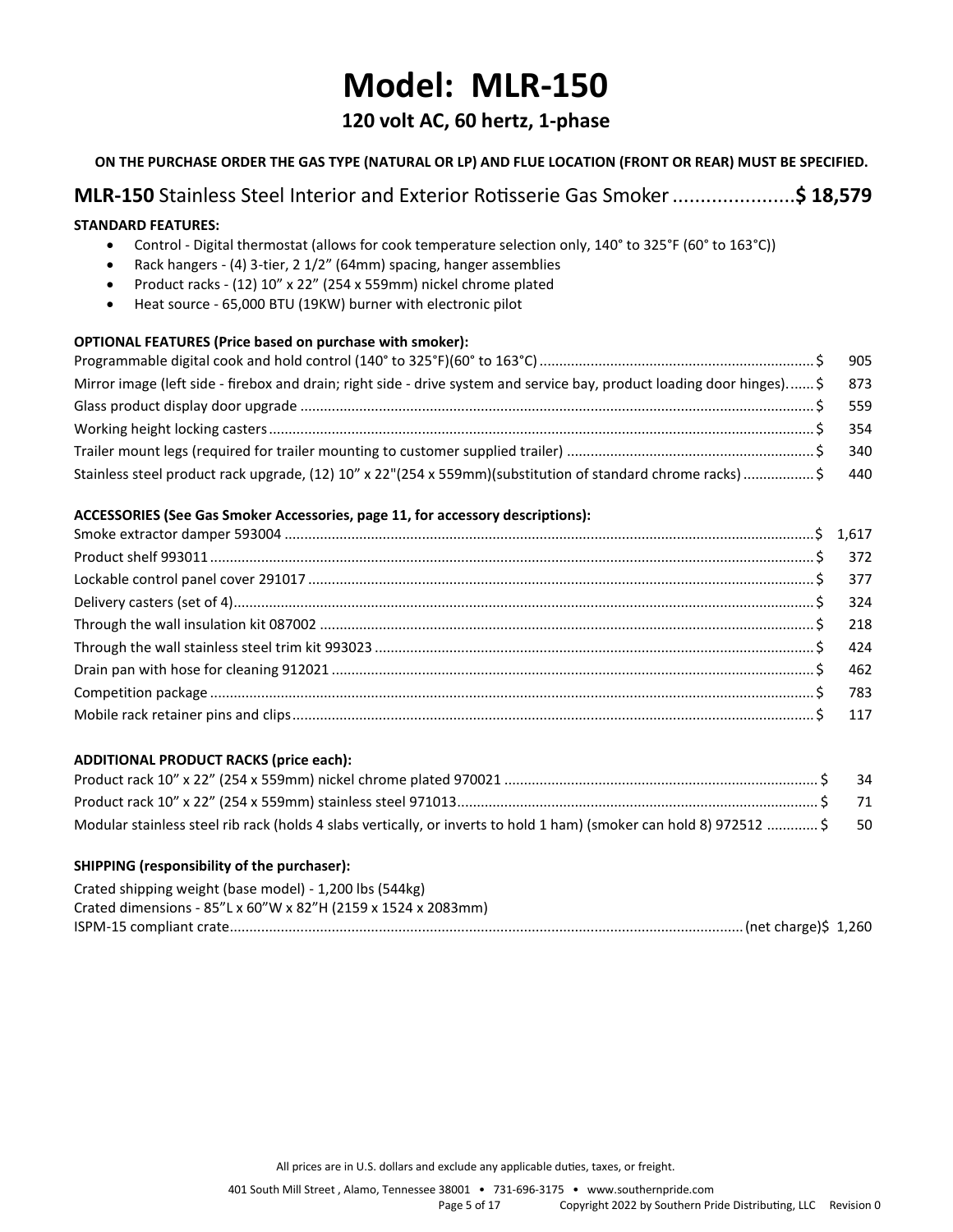## **Model: SPX-300**

### **120 volt AC, 60 hertz, 1-phase**

#### **ON THE PURCHASE ORDER THE GAS TYPE (NATURAL OR LP) AND FLUE LOCATION (FRONT OR REAR) MUST BE SPECIFIED.**

## **SPX-300** Stainless Steel Interior and Exterior Rotisserie Gas Smoker .......................**\$ 23,921**

#### **STANDARD FEATURES:**

- Control Digital thermostat (allows for cook temperature selection only, 140° to 325°F (60° to 163°C))
- Rack hangers (4) 3-tier, 3 1/2" (89mm) spacing, hanger assemblies
- Product racks (12) 12" x 30" (305 x 762mm) nickel chrome plated
- Heat source 75,000 BTU (22KW) burner with electronic pilot

#### **OPTIONAL FEATURES (Price based on purchase with smoker):**

| Stainless steel product rack upgrade, (12) 12" x 30"(305 x 762mm)(substitution of standard chrome racks) \$ 453 |  |
|-----------------------------------------------------------------------------------------------------------------|--|

#### **ACCESSORIES (See Gas Smoker Accessories, page 11, for accessory descriptions):**

#### **ADDITIONAL PRODUCT RACKS (price each):**

|                                                                                                                         | -43  |
|-------------------------------------------------------------------------------------------------------------------------|------|
|                                                                                                                         | - 80 |
| Modular stainless steel rib rack (holds 5 slabs vertically, or inverts to hold 1 ham) (smoker can hold 8) 972511  \$ 50 |      |

#### **SHIPPING (responsibility of the purchaser):**

| Crated shipping weight (base model) - 1,500 lbs (680kg)       |  |
|---------------------------------------------------------------|--|
| Crated dimensions - 90"L x 67"W x 82"H (2286 x 1702 x 2083mm) |  |
|                                                               |  |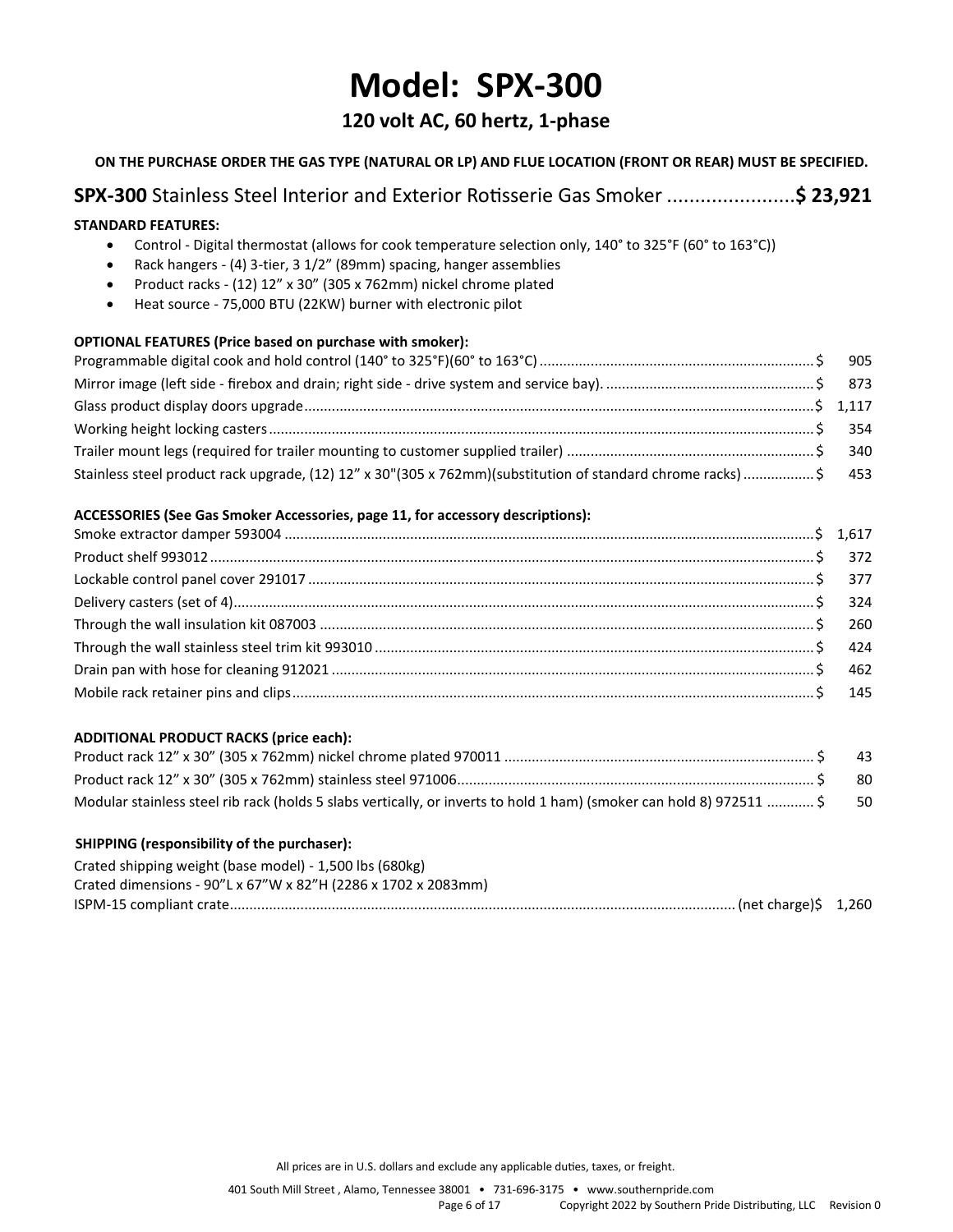## **Model: SPK-500**

## **120 volt AC, 60 hertz, 1-phase**

#### **ON THE PURCHASE ORDER THE GAS TYPE (NATURAL OR LP) AND FLUE LOCATION (FRONT OR REAR) MUST BE SPECIFIED.**

## **SPK-500** Stainless Steel Interior and Exterior Rotisserie Gas Smoker .......................**\$ 27,831**

#### **STANDARD FEATURES:**

- Control Digital thermostat (allows for cook temperature selection only, 140° to 325°F (60° to 163°C))
- Rack hangers (5) 3-tier, 3 1/2" (89mm) spacing, hanger assemblies
- Product racks (15) 12" x 42" (305 x 1067mm) nickel chrome plated
- Heat source 75,000 BTU (22KW) burner with electronic pilot

#### **OPTIONAL FEATURES (Price based on purchase with smoker):**

| Stainless steel product rack upgrade, (15) 12" x 42"(305 x 1067mm)(substitution of standard chrome racks)\$ 903 |  |
|-----------------------------------------------------------------------------------------------------------------|--|

#### **ACCESSORIES (See Gas Smoker Accessories, page 11, for accessory descriptions):**

#### **ADDITIONAL PRODUCT RACKS (price each):**

|                                                                                                                          | - 60 |
|--------------------------------------------------------------------------------------------------------------------------|------|
|                                                                                                                          |      |
| Modular stainless steel rib rack (holds 5 slabs vertically, or inverts to hold 1 ham) (smoker can hold 20) 972511  \$ 50 |      |

#### **SHIPPING (responsibility of the purchaser):**

| Crated shipping weight (base model) - 1,875 lbs (850kg)       |  |
|---------------------------------------------------------------|--|
| Crated dimensions - 92"L x 80"W x 84"H (2337 x 2032 x 2134mm) |  |
|                                                               |  |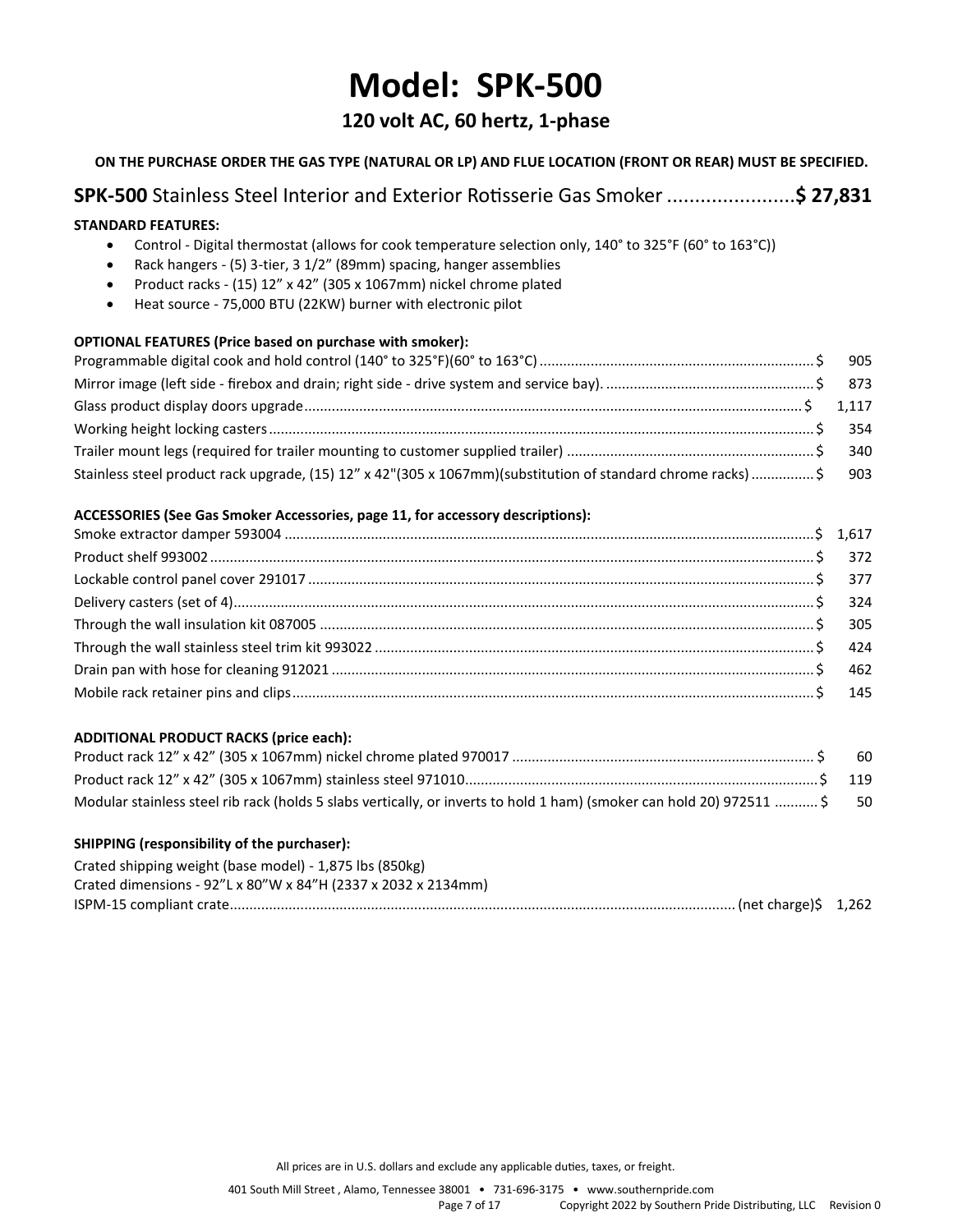## **Model: SP-700**

### **120 volt AC, 60 hertz, 1-phase**

**ON THE PURCHASE ORDER THE GAS TYPE (NATURAL OR LP) AND FLUE LOCATION (FRONT OR REAR) MUST BE SPECIFIED.**

## **SP-700** Stainless Steel Interior and Exterior Rotisserie Gas Smoker .........................**\$ 36,260 STANDARD FEATURES:**  • Control - Digital thermostat (allows for cook temperature selection only, 140° to 325°F (60° to 163°C)) • Rack hangers - (6) 3-tier, 3 1/2" (89mm) spacing, hanger assemblies • Product racks - (18) 12" x 48" (305 x 1219mm) nickel chrome plated • Heat source - 150,000 BTU (44KW) burner with electronic pilot **OPTIONAL FEATURES (Price based on purchase with smoker):** Programmable digital cook and hold control (140° to 325°F)(60° to 163°C)...................................................................... \$ 905 Mirror image (left side - firebox and drain; right side - drive system and service bay). ..................................................... \$ 873 Glass product display doors upgrade..................................................................................................................................\$ 1,117 Working height locking casters........................................................................................................................................... \$ 354 Trailer mount legs (required for trailer mounting to customer supplied trailer) ............................................................... \$ 340 Stainless steel product rack upgrade, (18) 12" x 48"(305 x 1219mm)(substitution of standard chrome racks)................\$ 1,212 **-OR-**18" rack system - (12) 18"x 48" product racks on 4 - 3 tier rack hangers with 4 1/2" rack spacing...................................\$ 1,463 457mm rack system - (12) 457 x 1219mm product racks on 4 - 3 tier rack hangers with 114mm rack spacing Stainless steel product rack upgrade, (12) 18" x 48"(457 x 1219mm)(substitution of standard chrome racks)................\$ 1,701 **ACCESSORIES (See Gas Smoker Accessories, page 11, for accessory descriptions):** Smoke extractor damper 593004 .......................................................................................................................................\$ 1,617 Product shelf 993013.......................................................................................................................................................... \$ 372 Lockable control panel cover 291017 ................................................................................................................................. \$ 377 Delivery casters (set of 4).................................................................................................................................................... \$ 324 Through the wall insulation kit 087004 .............................................................................................................................. \$ 349 Through the wall stainless steel trim kit 993014 ................................................................................................................ \$ 593 Drain pan with hose for cleaning 912021 ........................................................................................................................... \$ 462 Mobile rack retainer pins and clips (12" rack system)........................................................................................................ \$ 176 Mobile rack retainer pins and clips (18" rack system)........................................................................................................ \$ 125 **ADDITIONAL PRODUCT RACKS (price each):** Product rack 12" x 48" (305 x 1219mm) nickel chrome plated 970014 .............................................................................. \$ 64 Product rack 12" x 48" (305 x 1219mm) stainless steel 971008..........................................................................................\$ 132 Product rack 18" x 48" (457 x 1219mm) nickel chrome plated 970013 ............................................................................. \$ 89 Product rack 18" x 48" (457 x 1219mm) stainless steel 971007..........................................................................................\$ 231 Modular stainless steel rib rack (holds 5 slabs vertically, or inverts to hold 1 ham) (smoker can hold 36) 972511 ........... \$ 50 **SHIPPING (responsibility of the purchaser):**

| Crated shipping weight (base model) - 2,230 lbs (1012kg)       |  |
|----------------------------------------------------------------|--|
| Crated dimensions - 106"L x 81"W x 87"H (2692 x 2057 x 2210mm) |  |
|                                                                |  |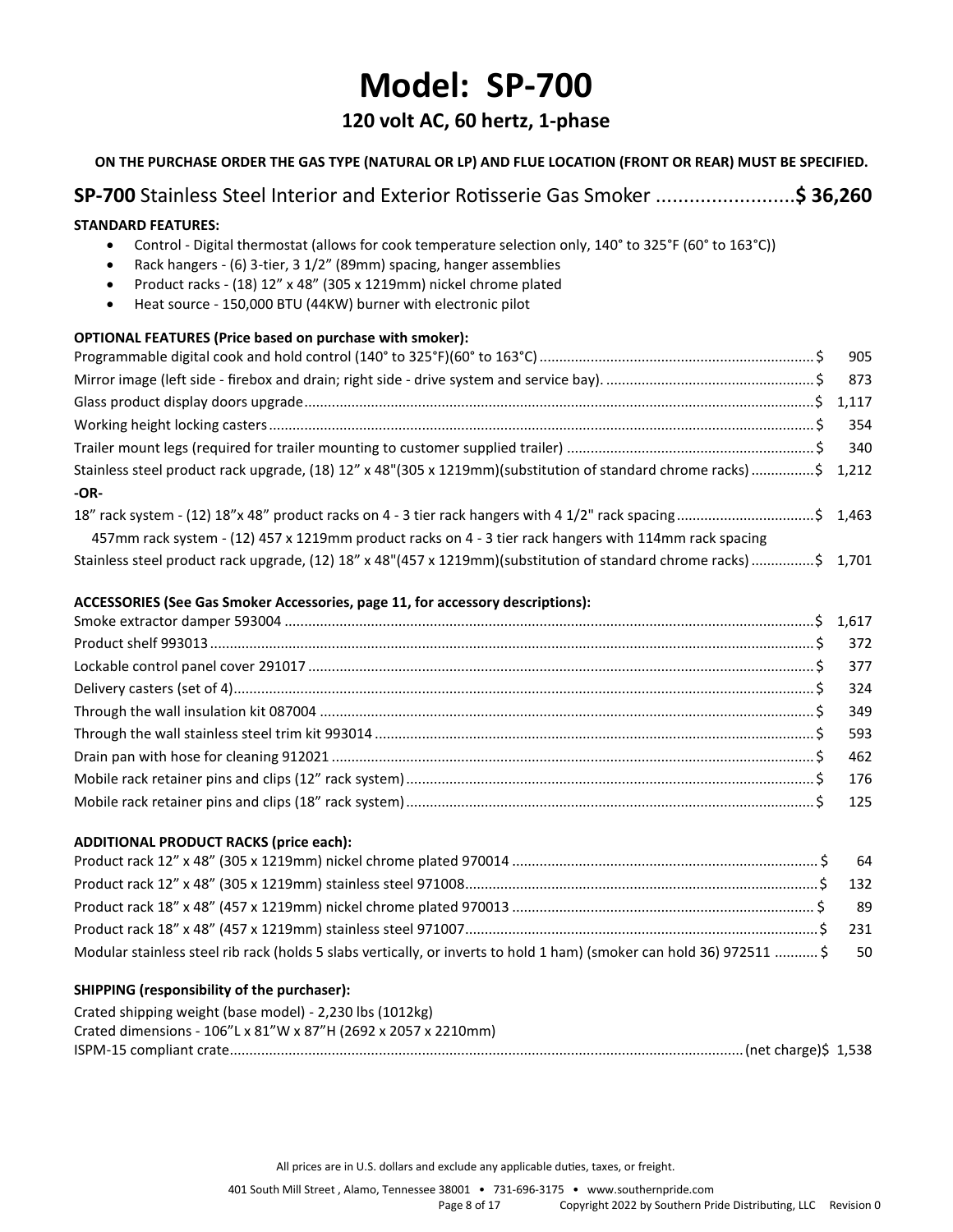## **Model: MLR-850**

### **120 volt AC, 60 hertz, 1-phase**

#### **ON THE PURCHASE ORDER THE GAS TYPE (NATURAL OR LP) AND FLUE LOCATION (FRONT OR REAR) MUST BE SPECIFIED.**

## **MLR-850** Stainless Steel Interior and Exterior Rotisserie Gas Smoker......................**\$ 34,603**

#### **STANDARD FEATURES:**

- Control Digital thermostat (allows for cook temperature selection only, 140° to 325°F (60° to 163°C))
- Rack hangers (4) 5-tier, 3 1/2" (89mm) spacing, hanger assemblies
- Product racks (20) 18" x 22" (457 x 559mm) nickel chrome plated
- Heat source 125,000 BTU (37KW) burner with electronic pilot

#### **OPTIONAL FEATURES (Price based on purchase with smoker):**

| Mirror image (left side - firebox and drain; right side - drive system and service bay, product loading door hinges)\$ 873 |  |
|----------------------------------------------------------------------------------------------------------------------------|--|
|                                                                                                                            |  |
|                                                                                                                            |  |
| Stainless steel product rack upgrade, (20) 18" x 22"(457 x 559mm)(substitution of standard chrome racks) \$ 2,599          |  |

#### **ACCESSORIES (See Gas Smoker Accessories, page 11, for accessory descriptions):**

#### **ADDITIONAL PRODUCT RACKS (price each):**

|                                                                                                                       | -80  |
|-----------------------------------------------------------------------------------------------------------------------|------|
|                                                                                                                       |      |
| Modular stainless steel rib rack (holds 5 slabs vertically, or inverts to hold 1 ham) (smoker can hold 12) 972511  \$ | - 50 |

#### **SHIPPING (responsibility of the purchaser):**

| Crated shipping weight (base model) - 2,275 lbs (1032kg)       |  |
|----------------------------------------------------------------|--|
| Crated dimensions - 110"L x 61"W x 85"H (2794 x 1549 x 2159mm) |  |
|                                                                |  |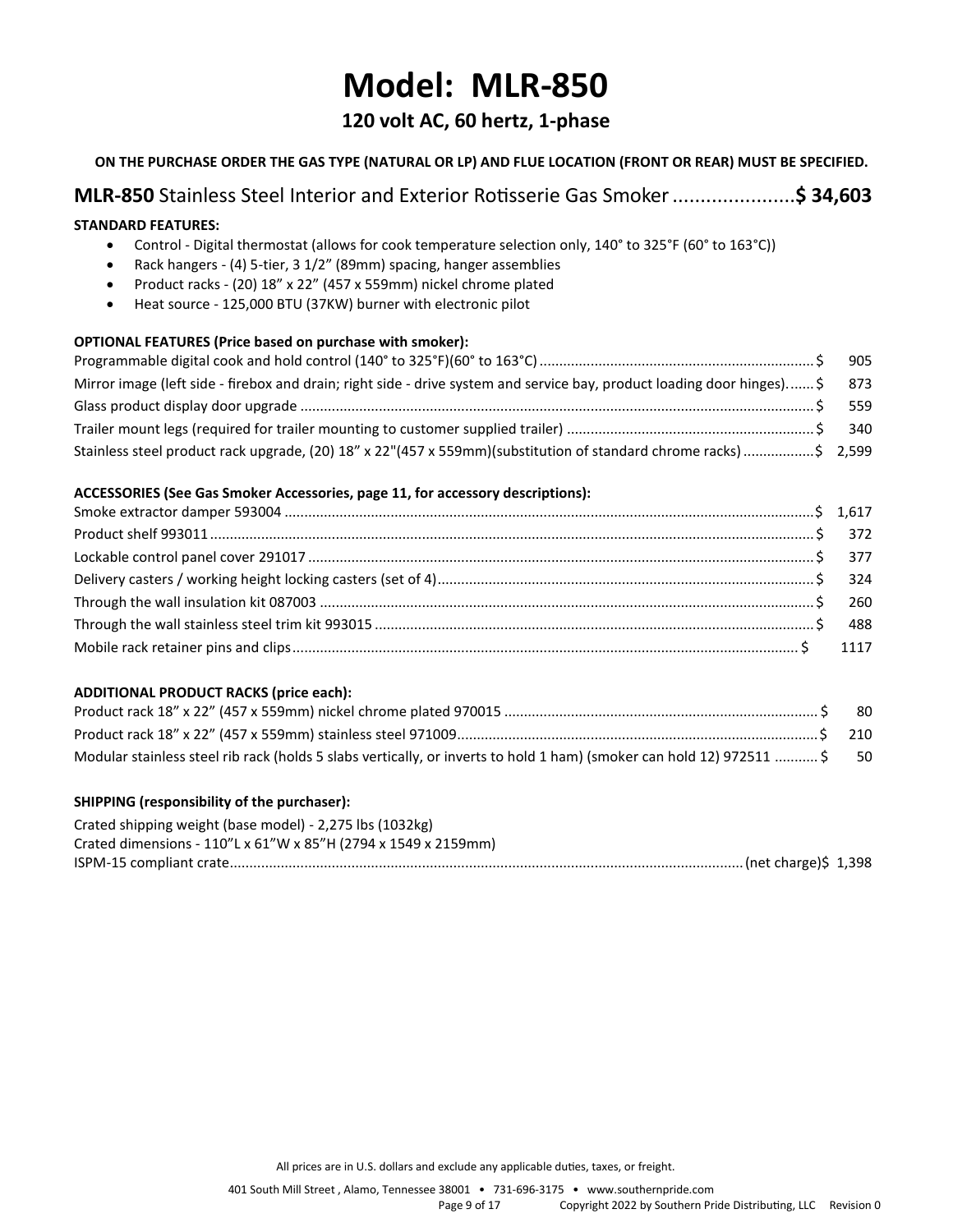## **Model: SPK-1400**

## **120 volt AC, 60 hertz, 1-phase**

**ON THE PURCHASE ORDER THE GAS TYPE (NATURAL OR LP) AND FLUE LOCATION (FRONT OR REAR) MUST BE SPECIFIED. SPK-1400** Stainless Steel Interior and Exterior Rotisserie Gas Smoker .....................**\$ 45,075 STANDARD FEATURES:**  • Control - Digital thermostat (allows for cook temperature selection only, 140° to 325°F (60° to 163°C)) • Rack hangers - (6) 5-tier, 3 1/2" (89mm) spacing, hanger assemblies • Product racks - (30) 12" x 42" (305 x 1067mm) nickel chrome plated • Heat source - 150,000 BTU (44KW) burner with electronic pilot **OPTIONAL FEATURES (Price based on purchase with smoker):** Programmable digital cook and hold control (140° to 325°F)(60° to 163°C)...................................................................... \$ 905 Mirror image (left side - firebox and drain; right side - gear motor, burner and utility connections)................................ \$ 873 Glass product display doors upgrade..................................................................................................................................\$ 1,117 Trailer mount legs (required for trailer mounting to customer supplied trailer) ............................................................... \$ 340 Stainless steel product rack upgrade, (30) 12" x 42"(305 x 1067mm)(substitution of standard chrome racks)................\$ 1,808 **-OR-**18" rack system - (25) 18"x 42" product racks on 5 - 5 tier rack hangers with 3 1/2" rack spacing...................................\$ 2,481 457mm rack system - (25) 457 x 1067mm product racks on 5 - 5 tier rack hangers with 89mm rack spacing Stainless steel product rack upgrade, (25) 18" x 42"(457 x 1067mm)(substitution of standard chrome racks)................\$ 3,515 **-OR-**18" rack system - (20) 18"x 42" product racks on 5 - 4 tier rack hangers with 4 11/16" rack spacing...............................\$ 2,098 457mm rack system - (20) 457 x 1067mm product racks on 5 - 4 tier rack hangers with 119mm spacing Stainless steel product rack upgrade, (20) 18" x 42"(457 x 1067mm)(substitution of standard chrome racks)................\$ 2,811

#### **ACCESSORIES (See Gas Smoker Accessories, page 11, for accessory descriptions):**

#### **ADDITIONAL PRODUCT RACKS (price each):**

| Modular stainless steel rib rack (holds 5 slabs vertically, or inverts to hold 1 ham) (smoker can hold 36) 972511  \$ 50 |  |
|--------------------------------------------------------------------------------------------------------------------------|--|

#### **SHIPPING (responsibility of the purchaser):**

Shipping weight (base model) - 2,400 lbs (1089kg), crating NOT available.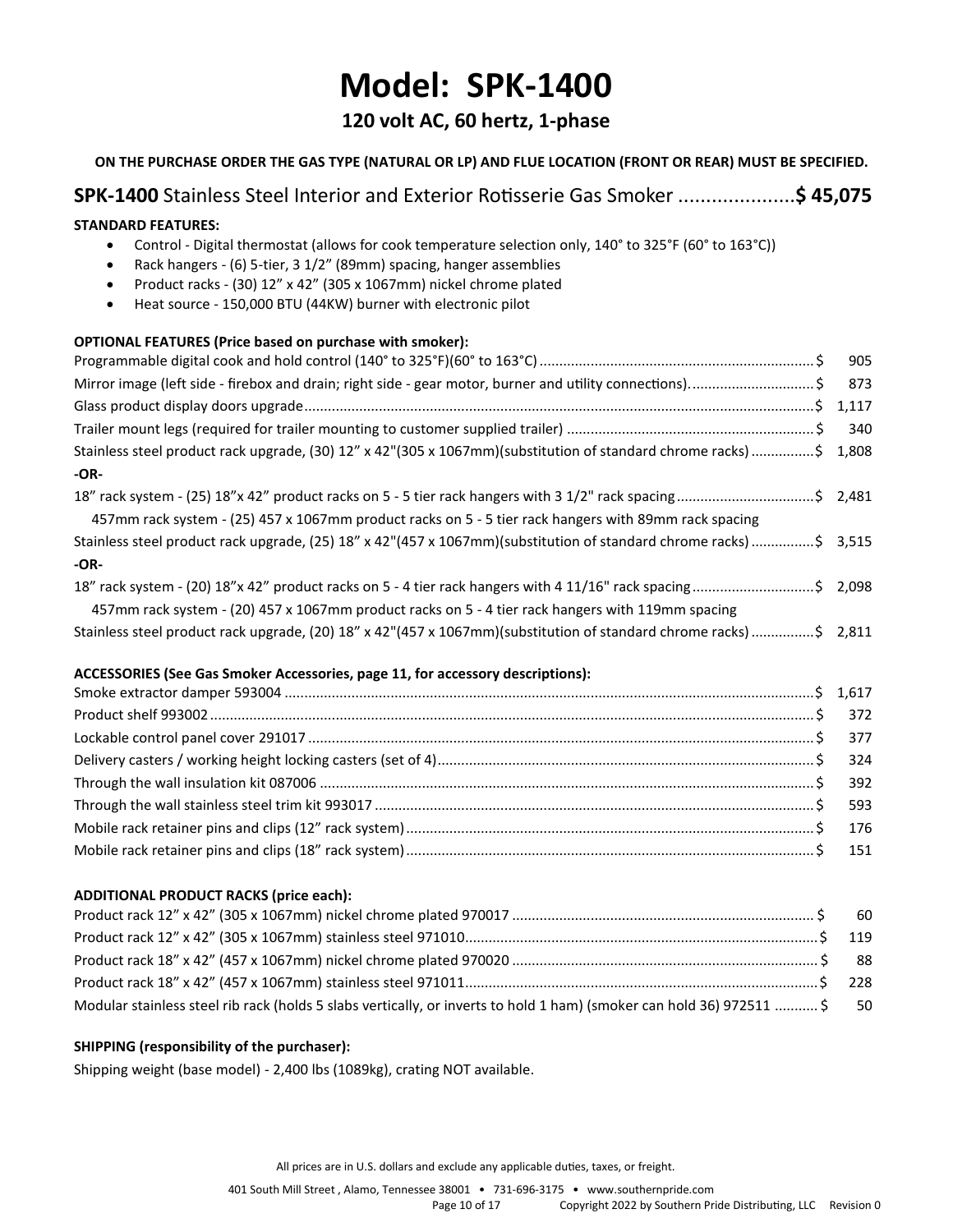## **Gas Smoker Accessories**

### **Refer to model pages for availability.**

**Drain pan with hose for cleaning** - Full size, 6" (152mm) deep polycarbonate pan with a 1" ID ball valve and 10' (3048mm) of hose. The pan is placed under the drain on the smoker and the hose is ran to the grease trap, or to floor drain that runs to a grease trap. This allows the smoker to be cleaned and the dirty water and cleaning solutions to run to the grease trap. **This is only used for cleaning and should not be used to capture hot grease.**

**Smoke extractor damper** - Stainless steel motorized damper that activates when the product door is opened, or when the down arrow is pressed (optional cook and hold control only). The smoke extractor damper works in conjunction with the roof exhaust fan (**not provided**) to pull the smoke out of the smoker as the product doors are being opened.

**Product** shelf - 12" (305mm) deep stainless steel shelf on the front of the smoker, below the control panel, that allows product or utensils to be placed for easier loading and unloading.

**Lockable control panel cover** - Stainless steel sides with a Plexiglas front and a locking mechanism that allows the cover to be locked to prevent tampering with the control.

**Delivery** casters  $-6$ " (152mm) casters are inserted in place of the smoker's permanent legs and are used to lower the smoker and allow for easier maneuvering during shipping and installation.

**Through the wall insulation kit** - When installing a smoker through a wall of combustible material an insulation kit must be used. The non combustible ceramic fiber board must be installed between the smoker and the combustible material. The kit consists of 1" (25mm) thick, 8" (203mm) wide, boards that are installed on the top and each side of the smoker.

**Through the wall trim kit** - A stainless steel trim kit that covers the gap between the smoker and the wall on all four sides of the smoker. The trim kit is only for one side of the building; two can be used for the interior and exterior of the building.

**Competition package** - The package consists of a moisture infusion system, gas cut-off switch and charcoal firebox insert. The moisture infusion system is a 3 gallon (11 liter) plastic container that attaches to the back of the smoker and uses a gravity drip system to drip liquid onto the top of the firebox and produce steam. **Only non-flammable liquid should be used.** The gas cut-off switch shuts the gas off to the burner, but still allows the burner blower motor to run and stoke the fire in the firebox. The charcoal firebox insert is a mild steel vented container that allows charcoal to be placed in the firebox.

**Mobile rack retainer pins and clips** - Stainless steel pins and clips are inserted through the each side of the product rack hangers and product racks and hold the product racks in place during transit.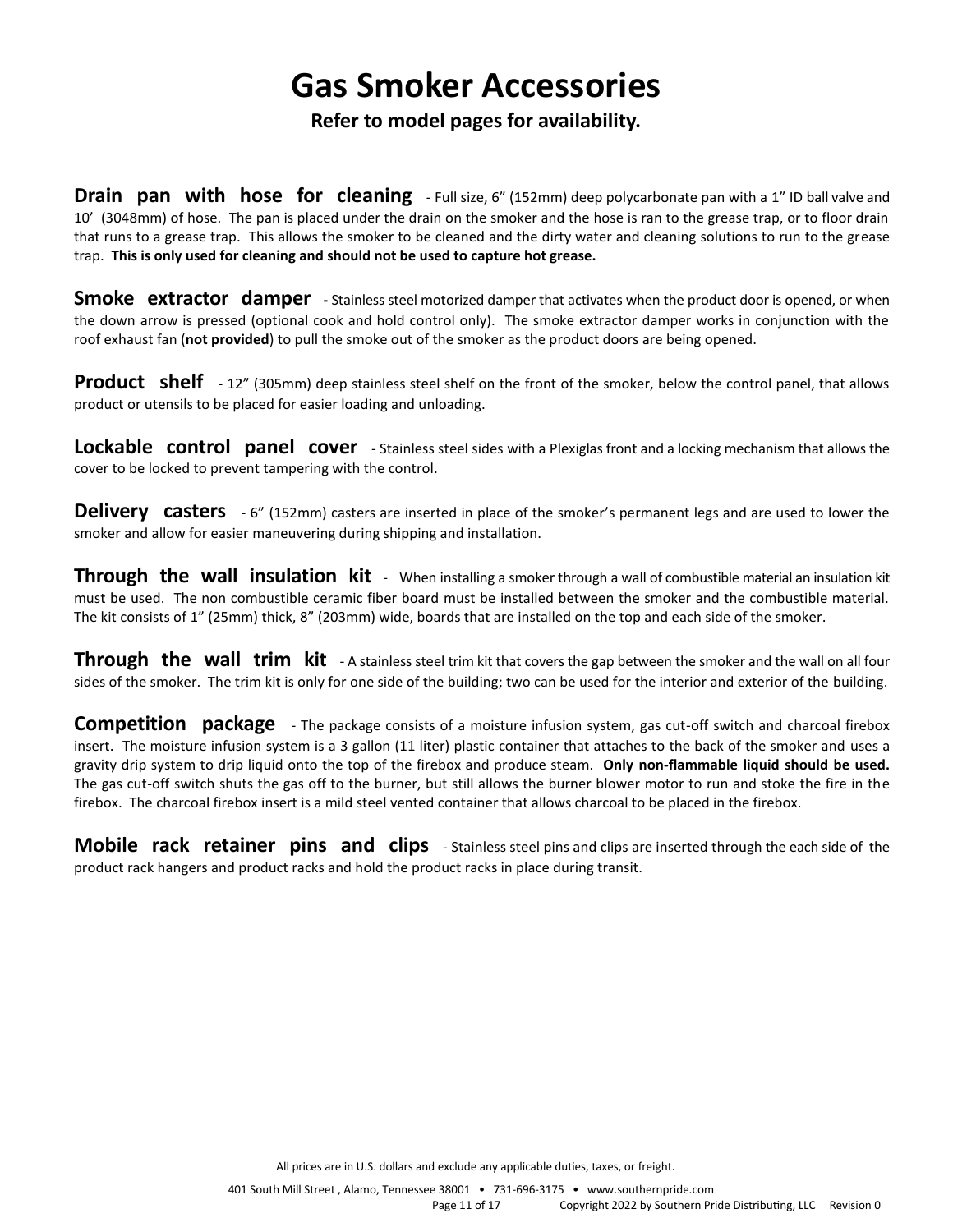# **Emergency Parts Kits - Stationary Rack Smokers**

| Models                                      | <b>SC-300</b>                  | <b>SC-300</b><br>w/ probe      | <b>SC-300</b><br>w/ steam      | <b>SC-300</b><br>w/ steam w/ probe |
|---------------------------------------------|--------------------------------|--------------------------------|--------------------------------|------------------------------------|
| <b>Kit Stock Code</b><br>(Based on Voltage) | 208v - 990049<br>240v - 990050 | 208v - 990051<br>240v - 990052 | 208v - 990053<br>240v - 990054 | 208v - 990055<br>240v - 990056     |
| Cook & Hold Control                         | 431044                         | 431045                         | 431046                         | 431047                             |
| Solid State Relays                          | 422005 (40 Amp)                | 422005 (40 Amp)                | 422005 (40 Amp)                | 422005 (40 Amp)                    |
|                                             | 422006 (10 Amp)                | 422006 (10 Amp)                | 422006 (10 Amp)                | 422006 (10 Amp)                    |
| Smoke Element - 300 Watt                    | 436033 (208v)                  | 436033 (208v)                  | 436033 (208v)                  | 436033 (208v)                      |
|                                             | 436034 (230v)                  | 436034 (230v)                  | 436034 (230v)                  | 436034 (230v)                      |
|                                             |                                |                                | 436036 (208v)                  | 436036 (208v)                      |
| lSteam Element - 750 Watt                   | N/A                            | N/A                            | 436032 (230v)                  | 436032 (230v)                      |
|                                             | 436012 (208v)                  | 436012 (208v)                  | 436012 (208v)                  | 436012 (208v)                      |
| lMain Element - 2250 Watt                   | 436013 (240v)                  | 436013 (240v)                  | 436013 (240v)                  | 436013 (240v)                      |
| Transformer                                 | 425002                         | 425002                         | 425002                         | 425002                             |
| Cooling Fan Blade - Convection Motor        | 534001                         | 534001                         | 534001                         | 534001                             |
| <b>Blower Wheel - Convection Motor</b>      | 531002                         | 531002                         | 531002                         | 531002                             |
| <b>Convection Motor</b>                     | 521008                         | 521008                         | 521008                         | 521008                             |
| <b>Product Loading Door Gasket</b>          | 070102                         | 070102                         | 070102                         | 070102                             |
| <b>List Price</b>                           | \$2,200                        | \$2,200                        | \$2,335                        | \$2,335                            |

| <b>Models</b>                      | <b>SRG-400</b>              |
|------------------------------------|-----------------------------|
| <b>Kit Stock Code</b>              | <b>Natural - 990024</b>     |
| (Based on Gas Type)                | LP-990025                   |
| <b>Burner</b>                      |                             |
| Transformer - 120 VAC to 24 VAC    | 582005                      |
| <b>Combustion Air Motor</b>        | 582008                      |
| Gas Valve                          | 582010 (Nat)<br>582016 (LP) |
|                                    | 582011 (Nat)                |
| Electrode/Pilot Assembly           | 582015 (LP)                 |
| High Voltage Lead                  | 582012                      |
| Ignition Control Module            | 582019                      |
| Switches / Relays                  |                             |
| 10 Amp Solid State Relay           | 422006                      |
| <b>Temperature Control</b>         |                             |
| Cook & Hold Control                | 431024                      |
| Thermocouple - Type "K"            | 435011 (1')                 |
| <b>Convection System</b>           |                             |
| <b>Convection Fan Motor</b>        | 522009                      |
| <b>Convection Blower Wheel</b>     | 531003 (10")                |
| Cooling Fan Blade                  | 532004 (8")                 |
| <b>Product Loading Door Gasket</b> | 070092                      |
| <b>List Price</b>                  | \$3,170                     |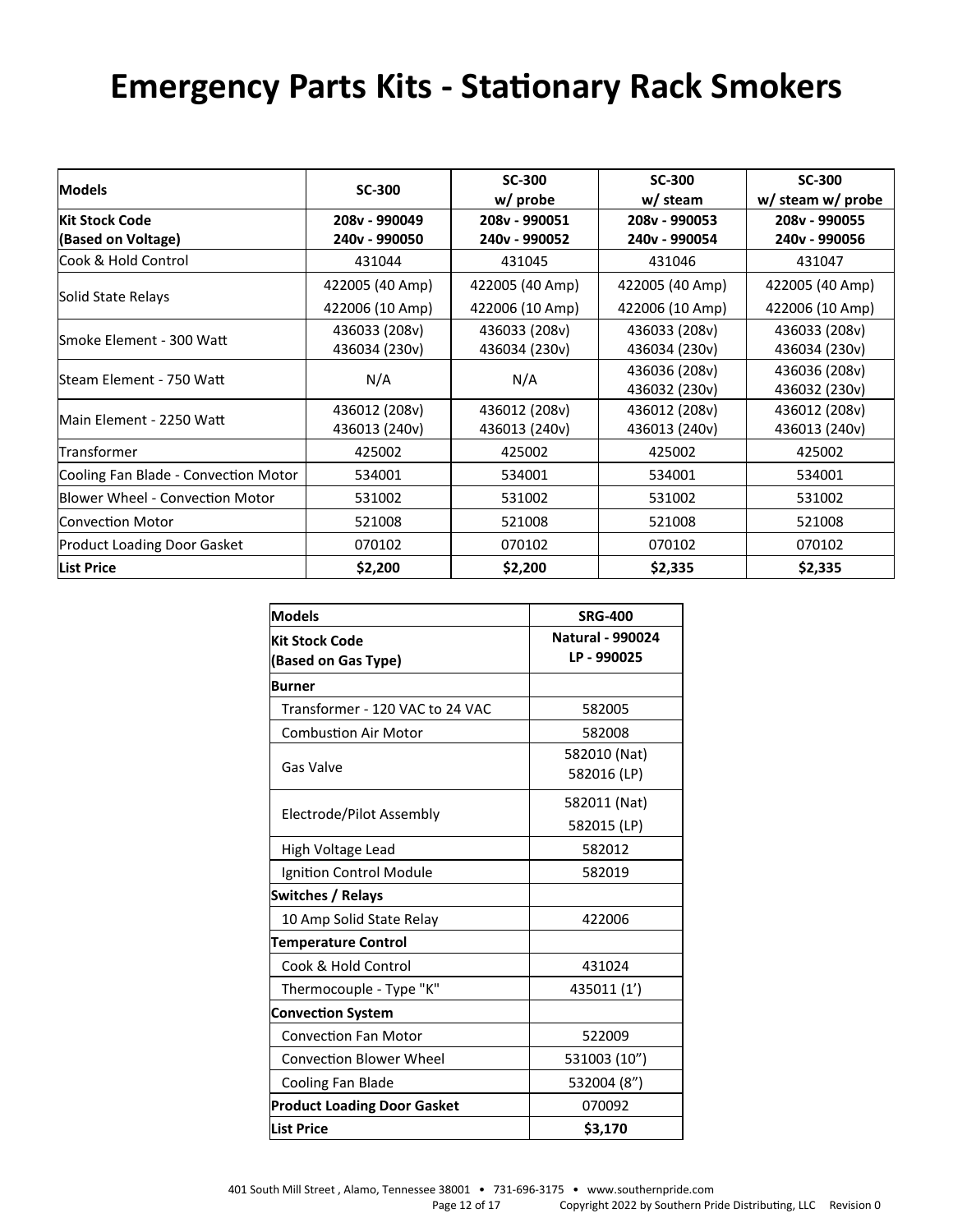# **Emergency Parts Kits - Rotisserie Smokers**

| <b>Models</b>                        | <b>MLR-150</b>              | <b>MLR-150</b>              | <b>SPX-300</b>              | <b>SPX-300</b>              |
|--------------------------------------|-----------------------------|-----------------------------|-----------------------------|-----------------------------|
| <b>Kit Stock Code</b>                | <b>Natural - 990005</b>     | <b>Natural - 990007</b>     | <b>Natural - 990009</b>     | <b>Natural - 990012</b>     |
| (Based on Gas Type)                  | LP-990006                   | LP-990008                   | LP-990010                   | LP - 990013                 |
| <b>Control Type</b>                  | <b>Digital Thermostat</b>   | Cook and Hold               | Digital Thermostat          | Cook and Hold               |
| <b>Burner</b>                        |                             |                             |                             |                             |
| Transformer - 120 VAC to 24 VAC      | 582005                      | 582005                      | 582005                      | 582005                      |
| <b>Combustion Air Motor</b>          | 582008                      | 582008                      | 582008                      | 582008                      |
| Gas Valve                            | 582010 (Nat)<br>582016 (LP) | 582010 (Nat)<br>582016 (LP) | 582010 (Nat)<br>582016 (LP) | 582010 (Nat)<br>582016 (LP) |
|                                      | 582011 (Nat)                | 582011 (Nat)                | 582011 (Nat)                | 582011 (Nat)                |
| Electrode/Pilot Assembly             | 582015 (LP)                 | 582015 (LP)                 | 582015 (LP)                 | 582015 (LP)                 |
| High Voltage Lead                    | 582012                      | 582012                      | 582012                      | 582012                      |
| Ignition Control Module              | 582019                      | 582019                      | 582019                      | 582019                      |
| <b>Switches / Relays</b>             |                             |                             |                             |                             |
| <b>Product Door Proximity Switch</b> | 444015                      | 444015                      | 444015                      | 444015                      |
| Relay                                | 444023                      | 444023                      | 444023                      | 444023                      |
| 10 Amp Solid State Relay             | 422006                      | 422006                      | 422006                      | 422006                      |
| <b>Temperature Control</b>           |                             |                             |                             |                             |
| Control                              | 432001                      | 431020                      | 432001                      | 431020                      |
| Thermocouple - Type "K"              | 435001 (1")                 | 435001 (1")                 | 435001 (1")                 | 435001 (1")                 |
| <b>Convection System</b>             |                             |                             |                             |                             |
| <b>Convection Fan Motor</b>          | 522004                      | 522004                      | 522004                      | 522004                      |
| <b>Convection Fan Blade</b>          | 532004 (8")                 | 532004 (8")                 | 532004 (8")                 | 532004 (8")                 |
| Cooling Fan Blade                    | 532004 (8")                 | 532004 (8")                 | 532004 (8")                 | 532004 (8")                 |
| <b>Product Loading Door Gasket</b>   | 070088                      | 070088                      | 070080                      | 070080                      |
| <b>List Price</b>                    | \$2,555                     | \$2,995                     | \$2,580                     | \$3,020                     |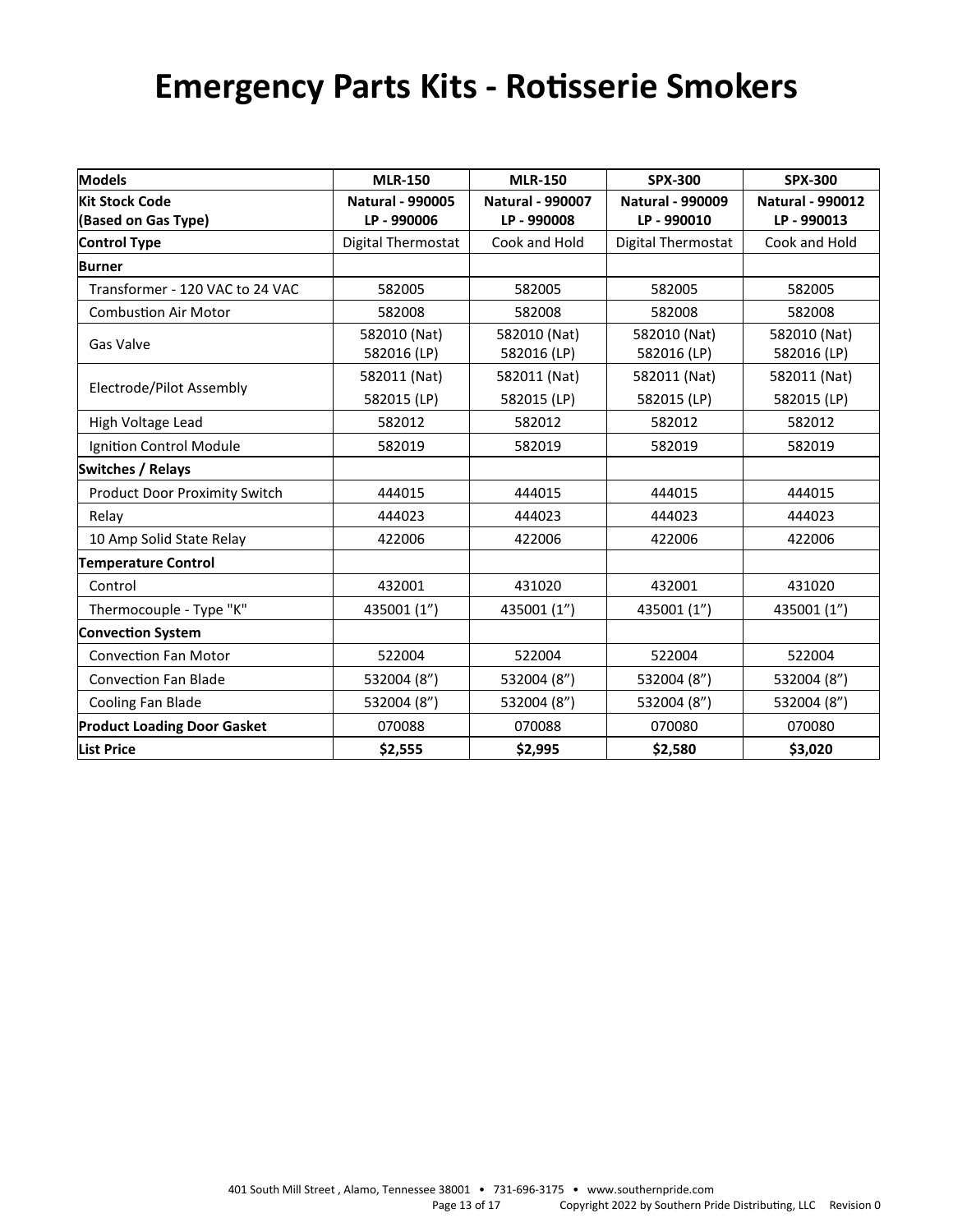# **Emergency Parts Kits - Rotisserie Smokers**

| <b>Models</b>                        | <b>SPK-500</b>              | <b>SPK-500</b>              | SP-700                      | SP-700                      |
|--------------------------------------|-----------------------------|-----------------------------|-----------------------------|-----------------------------|
| <b>Kit Stock Code</b>                | <b>Natural - 990014</b>     | <b>Natural - 990016</b>     | <b>Natural - 990022</b>     | <b>Natural - 990028</b>     |
| (Based on Gas Type)                  | LP-990015                   | LP - 990017                 | LP-990023                   | LP - 990029                 |
| <b>Control Type</b>                  | Digital Thermostat          | Cook and Hold               | Digital Thermostat          | Cook and Hold               |
| <b>Burner</b>                        |                             |                             |                             |                             |
| Transformer - 120 VAC to 24 VAC      | 582005                      | 582005                      | 582005                      | 582005                      |
| <b>Combustion Air Motor</b>          | 582008                      | 582008                      | 582008                      | 582008                      |
| Gas Valve                            | 582010 (Nat)<br>582016 (LP) | 582010 (Nat)<br>582016 (LP) | 582010 (Nat)<br>582016 (LP) | 582010 (Nat)<br>582016 (LP) |
| Electrode/Pilot Assembly             | 582011 (Nat)                | 582011 (Nat)                | 582011 (Nat)                | 582011 (Nat)                |
|                                      | 582015 (LP)                 | 582015 (LP)                 | 582015 (LP)                 | 582015 (LP)                 |
| High Voltage Lead                    | 582012                      | 582012                      | 582012                      | 582012                      |
| Ignition Control Module              | 582019                      | 582019                      | 582019                      | 582019                      |
| <b>Switches / Relays</b>             |                             |                             |                             |                             |
| <b>Product Door Proximity Switch</b> | 444015                      | 444015                      | 444015                      | 444015                      |
| Relay                                | 444023                      | 444023                      | 444023                      | 444023                      |
| 10 Amp Solid State Relay             | 422006                      | 422006                      | 422006                      | 422006                      |
| <b>Temperature Control</b>           |                             |                             |                             |                             |
| Control                              | 432001                      | 431020                      | 432001                      | 431020                      |
| Thermocouple - Type "K"              | 435001 (1")                 | 435001 (1")                 | 435001 (1")                 | 435001 (1")                 |
| <b>Convection System</b>             |                             |                             |                             |                             |
| <b>Convection Fan Motor</b>          | 522004                      | 522004                      | 522004                      | 522004                      |
| <b>Convection Fan Blade</b>          | 532004 (8")                 | 532004 (8")                 | 532011 (12")                | 532011 (12")                |
| Cooling Fan Blade                    | 532004 (8")                 | 532004 (8")                 | 532004 (8")                 | 532004 (8")                 |
| <b>Product Loading Door Gasket</b>   | 070081                      | 070081                      | 070089                      | 070089                      |
| <b>List Price</b>                    | \$2,620                     | \$3,050                     | \$2,670                     | \$3,110                     |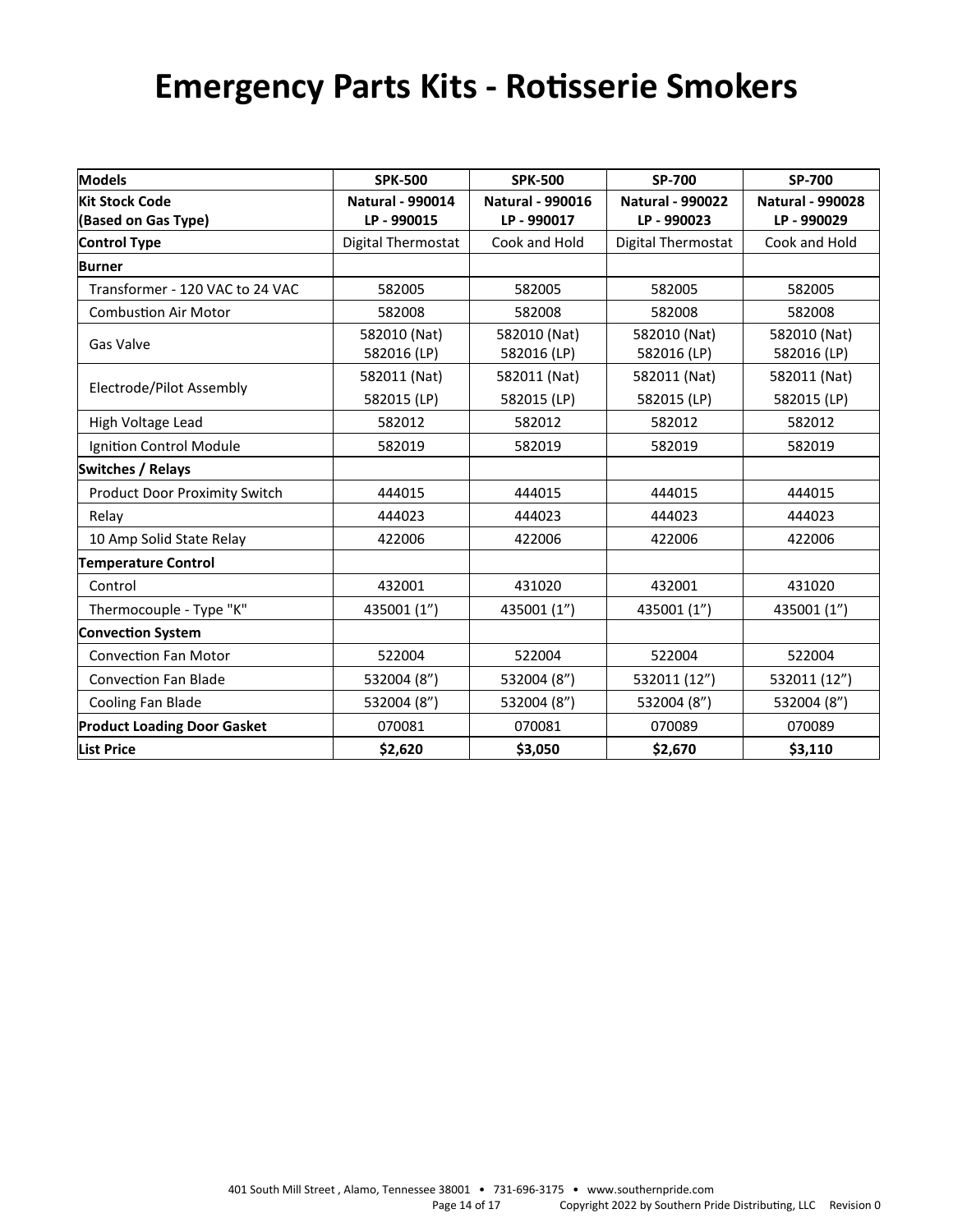# **Emergency Parts Kits - Rotisserie Smokers**

| <b>Models</b>                        | <b>MLR-850</b>              | <b>MLR-850</b>              | <b>SPK-1400</b>             | <b>SPK-1400</b>             |
|--------------------------------------|-----------------------------|-----------------------------|-----------------------------|-----------------------------|
| <b>Kit Stock Code</b>                | <b>Natural - 990018</b>     | <b>Natural - 990020</b>     | <b>Natural - 990001</b>     | <b>Natural - 990003</b>     |
| (Based on Gas Type)                  | LP-990019                   | LP-990021                   | LP - 990002                 | LP - 990004                 |
| <b>Control Type</b>                  | Digital Thermostat          | Cook and Hold               | Digital Thermostat          | Cook and Hold               |
| <b>Burner</b>                        |                             |                             |                             |                             |
| Transformer - 120 VAC to 24 VAC      | 582005                      | 582005                      | 582005                      | 582005                      |
| <b>Combustion Air Motor</b>          | 582008                      | 582008                      | 582008                      | 582008                      |
| Gas Valve                            | 582010 (Nat)<br>582016 (LP) | 582010 (Nat)<br>582016 (LP) | 582010 (Nat)<br>582016 (LP) | 582010 (Nat)<br>582016 (LP) |
| Electrode/Pilot Assembly             | 582011 (Nat)                | 582011 (Nat)                | 582011 (Nat)                | 582011 (Nat)                |
|                                      | 582015 (LP)                 | 582015 (LP)                 | 582015 (LP)                 | 582015 (LP)                 |
| High Voltage Lead                    | 582012                      | 582012                      | 582012                      | 582012                      |
| Ignition Control Module              | 582019                      | 582019                      | 582019                      | 582019                      |
| <b>Switches / Relays</b>             |                             |                             |                             |                             |
| <b>Product Door Proximity Switch</b> | 444015                      | 444015                      | 444015                      | 444015                      |
| Relay                                | 444023                      | 444023                      | 444023                      | 444023                      |
| 10 Amp Solid State Relay             | 422006                      | 422006                      | 422006                      | 422006                      |
| <b>Temperature Control</b>           |                             |                             |                             |                             |
| Control                              | 432001                      | 431020                      | 432001                      | 431020                      |
| Thermocouple - Type "K"              | 435001 (1")                 | 435001 (1")                 | 435001 (1")                 | 435001 (1")                 |
| <b>Convection System</b>             |                             |                             |                             |                             |
| <b>Convection Fan Motor</b>          | 522004                      | 522004                      | 522004                      | 522004                      |
| <b>Convection Fan Blade</b>          | 532010 (10")                | 532010 (10")                | 532011 (12")                | 532011 (12")                |
| Cooling Fan Blade                    | 532004 (8")                 | 532004 (8")                 | 532004 (8")                 | 532004 (8")                 |
| <b>Product Loading Door Gasket</b>   | 070090                      | 070090                      | 070101                      | 070101                      |
| <b>List Price</b>                    | \$2,640                     | \$3,080                     | \$2,685                     | \$3,120                     |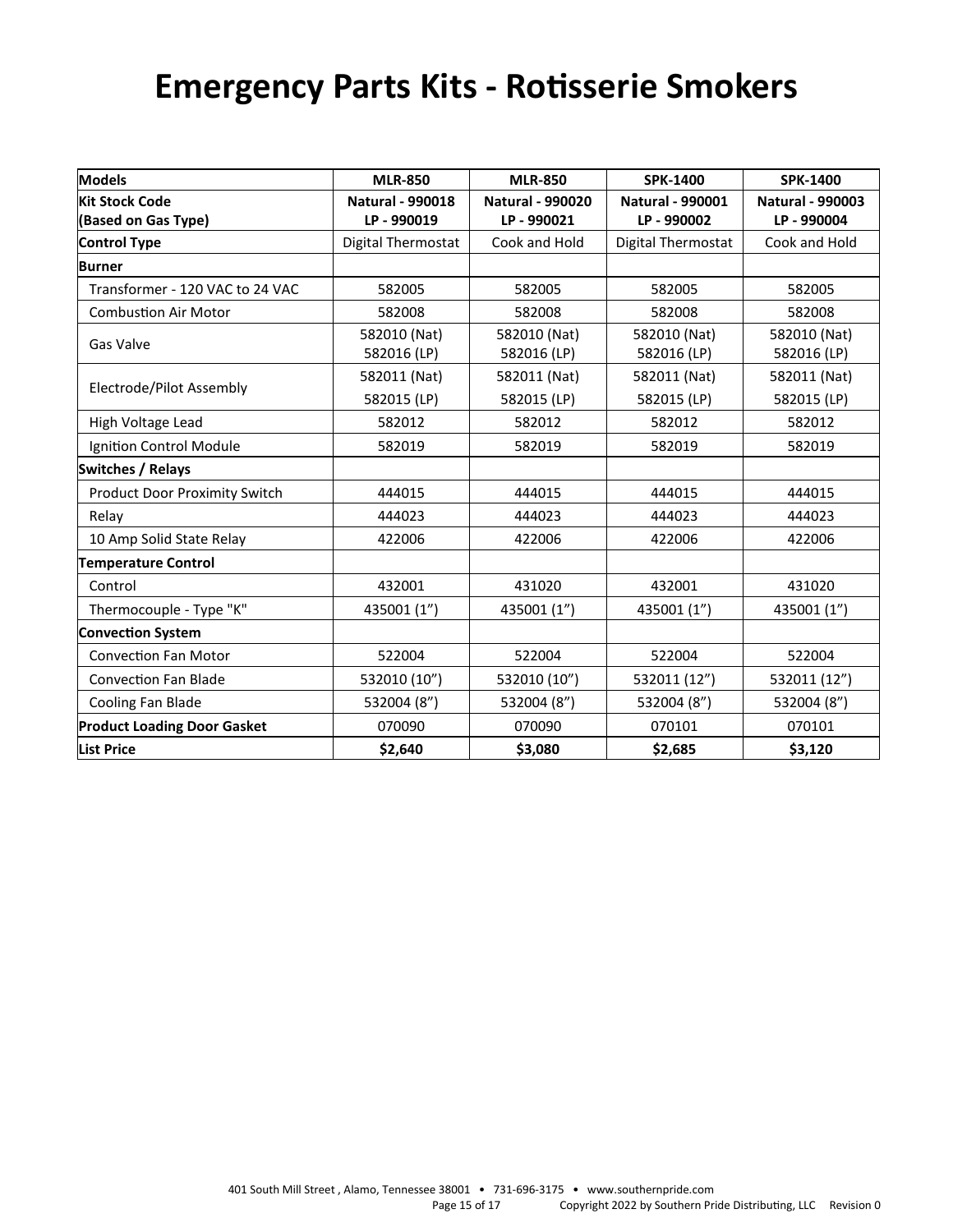## **Sales Terms and Conditions**

PLEASE READ THE FOLLOWING TERMS AND CONDITIONS CAREFULLY. IV. LIMITATION OF LIABILITY: SELLER WILL NOT BE LIABLE UNDER ANY THEY MATERIALLY AFFECT THE PARTIES' OBLIGATIONS. SELLER WILL CIRCUMSTANCES FOR ANY INCIDENTAL, CONSEQUENTIAL OR SPECIAL ACCEPT ORDERS AND DO BUSINESS ONLY ON THE TERMS AND DAMAGES, INCLUDING WITHOUT LIMITATION ANY LOST PROFITS OR **CONDITIONS ON THIS FORM.**

**I. ACCEPTANCE AND AGREEMENT:** The provisions on the face of the Southern Pride Distributing, LLC (the "Seller") acknowledgment and these Terms and Conditions of Sale constitute the entire agreement between Seller and the customer (the "Customer") with respect to the purchase and sale of the products covered hereby (the "Products"), and supersede Customer's purchase order and all other communication between the parties, whether written or oral. No purported modification or waiver of the provisions hereof shall be binding on Seller for any reason of purpose unless contained in writing signed by an authorized representative of Seller.

**II. LIMITED WARRANTY:** Southern Pride Distributing, LLC. warrants to the original purchaser that any original part found to be defective in material or workmanship will, at Southern Pride Distributing's option, subject to provisions hereinafter stated, be replaced with a new or rebuilt part. The labor warranty, provided only in the U.S.A., remains in effect one (1) year from installation or fifteen (15) months from the shipping date, whichever occurs first. Southern Pride Distributing will bear normal labor charges performed by an authorized Southern Pride Distributing service agent during standard business hours, and excluding overtime, holiday rates or any additional fees. The parts warranty remains in effect for one (1) year from installation or fifteen (15) months from the shipping date, whichever occurs first. All warranty parts ship via standard ground delivery service.

The warranty does not cover the following:

- Improper installation, delivery or maintenance.
- Failure of the Product if it is abused, misused, or used for other than the intended purpose.
- Products which are not defective or broken, or which are working as described in the Owner's Manual.
- Damage to the Product caused by accident, fire, floods or acts of God.
- Damage caused by services performed by unauthorized service companies.
- Service calls to correct the installation of your Product or to instruct you how to use your Product.
- Expenses for making the Product accessible for servicing.
- Replacement of consumable parts; belts, gaskets, light bulbs, etc.

**III. NO IMPLIED WARRANTY, REPRESENTATION OR CONDITION:** To the extent permitted by law, neither Southern Pride nor any company/ individual affiliated with it, makes any warranties, representations, conditions or promises express or implied as to the quality, performance or freedom from defect of the Products covered by these warranties other than those set forth above, and NO STATUTORY OR IMPLIED WARRANTIES OR CONDITIONS OF MERCHANTABILITY OR APPLICABLE PERIOD OF WARRANTY SET FORTH ON THIS PAGE. THE PURCHASER'S ONLY REMEDIES IN CONNECTION WITH THE BREACH OR PERFORMANCE OF ANY WARRANTY ON THE PRODUCTS ARE THOSE SET FORTH ON THIS PAGE. IN NO EVENT WILL SOUTHERN PRIDE OR ANY COMPANY/INDIVIDUAL AFFILIATED WITH IT BE LIABLE FOR INCIDENTAL OR CONSEQUENTIAL DAMAGES. In no event shall Sothern Pride be liable for loss of use, loss of revenue or profit, or loss of product, or for any indirect, incidental or consequential damages.

LABOR COSTS, ARISING FROM THE SALE, USE OR INSTALLATION OF THE PRODUCTS, FROM THE PRODUCTS BEING INCORPORATED INTO OR BECOMING A COMPONENT OF ANOTHER PRODUCT OR FROM ANY OTHER CAUSE WHATSOEVER, WHETHER BASED ON WARRANTY (EXPRESSED OR IMPLIED) OR OTHERWISE BASED ON CONTRACT, ON TORT OR ANY OTHER THEORY OF LIABILITY, AND REGARDLESS OF ANY ADVICE OR REPRESENTATIONS NOT IN WRITING THAT MAY HAVE BEEN RENDERED BY SELLER CONCERNING THE SALE, USE OR INSTALLATION OF THE PRODUCTS. In the event the above warranty fails to correct the purchaser's problems caused by defects in workmanship and/or materials, purchaser's exclusive remedy shall be limited to payment by Southern Pride of actual damages in an amount not to exceed the amount paid for the product.

**V. DELAYS BEYOND THE CONTROL OF THE SELLER:** Seller shall have no liability as a result of any delay or failure to manufacture, ship or deliver any Products to Customer if such delay or failure is directly or indirectly caused by fire, flood, strike, or other labor dispute, accident, inadequate transportation, shortage of labor, material or supplies, or due to regulations, priorities or orders of any governmental authority or due to any other cause, whether or not similar to the foregoing, beyond the reasonable control of Seller.

**VI. CANCELLATION/CHANGE ORDERS:** Seller must receive written notification of all cancellations and changes on in-house orders within 48 hours from date of order acknowledgment. Customer will be responsible for outgoing and return freight charges on orders shipped prior to the receipt by Seller of a written notice of cancellation or order change. Cancellation of Customer's order will be subject to Customer's payment of Seller's 20% cancellation charges, which shall include all reasonable costs incurred by Seller in preparing to meet Customer's anticipated delivery schedule, including without limitation commitments made by Seller to its suppliers, and the cost of inventory (raw materials, work-in-process and finished goods) allocated to Customer's order. Change orders will be billed in fifteen minute increments at a rate of \$75.00 per hour for both administrative and any applicable production labor required to accommodate the change order, plus any applicable component part cost, any change to order will incur a minimum \$50.00 processing fee.

(Continued on next page)